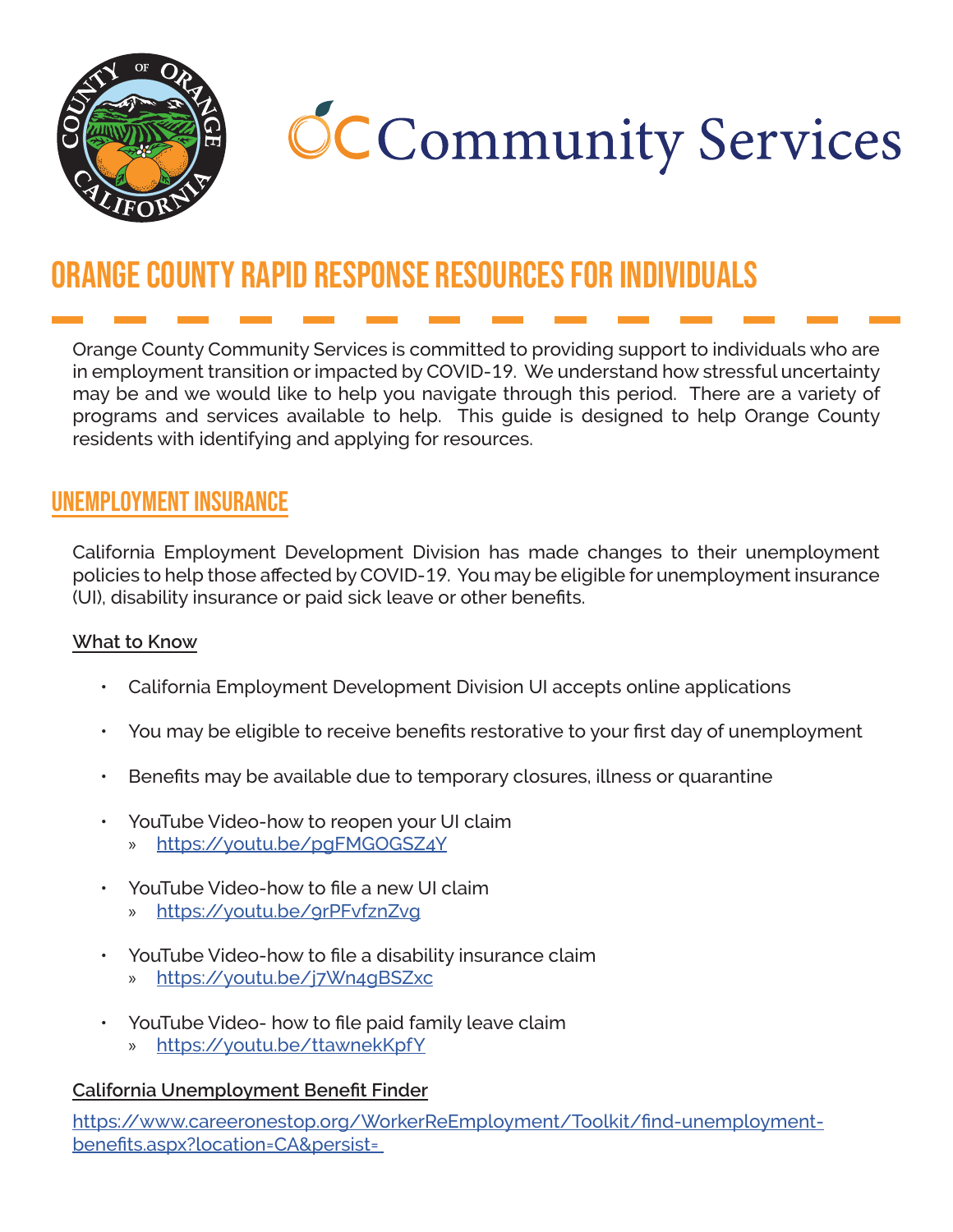## How to Make Smart Financial Choices After a Job Loss

The United States Financial Industry Regulatory Authority (FINRA plays a critical role in ensuring the integrity of America's financial system—all at no cost to taxpayers.

#### **What to Know**

• FINRA offers free financial education and resources to individuals who have loss their jobs and need to make critical decision with their 401K, Pension Plans, Health Insurance, Employee Stocks, etc.

#### **FINRA Managing the Financial Impact of Unexpected Job Loss**

<https://www.finra.org/investors/managing-job-loss>

[https://www.finra.org/sites/default/files/Job-Dislocation-How-to-Make-Smart-Financial-](https://www.finra.org/sites/default/files/Job-Dislocation-How-to-Make-Smart-Financial-Choices-After-)[Choices-After-a-Job-Loss.pdf](https://www.finra.org/sites/default/files/Job-Dislocation-How-to-Make-Smart-Financial-Choices-After-)

## Temporary Employment / Gig Work

Some businesses that are open during shelter-in-place orders are seeing increased demand for shoppers, delivery people and other roles.

#### **What to Know**

- Many services are needed right now
- Some businesses need temporary help
- Gig work could continue after closures

#### **Learn about job opportunities in Orange County**

<https://www.oconestop.com/employment-opportunities>

## Government support

There are several US government programs that can help cover expenses for food, healthcare, housing or other needs.

#### **What to Know**

- Online benefit finder identifies the right program for you
- Multiple benefits may apply

#### **Find Government Support Benefits**

<https://www.mybenefitscalwin.org/>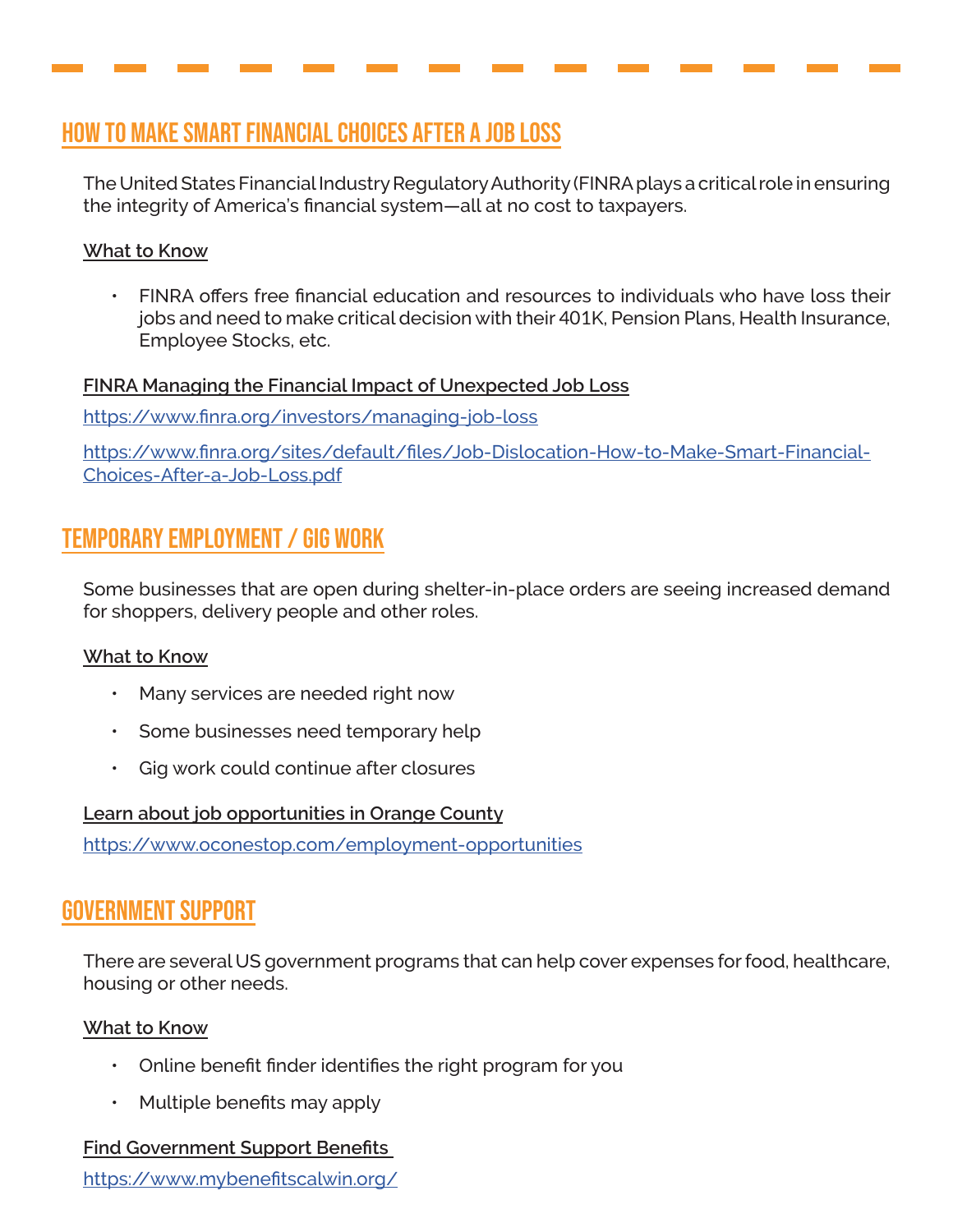## Defer Payments

Some banks, lenders and utility companies are allowing deferred payment for loans and other bills.

#### **File taxes (or defer)**

If you are expecting a refund, filing your taxes as soon as possible will get your refund to you sooner. On the other hand, you can defer until July 15, which could be helpful if you owe taxes.

#### **What to Know**

- Most refunds arrive within 21 days
- eFile for free
- Refunds can be direct deposited to your bank account
- Southern California Edison Offers Bill Assistance Program
- SoCalGas Offers Payment Extension

#### **Learn more about filing taxes or deferring**

[https://www.irs.gov/newsroom/irs-unveils-new-people-first-initiative-covid-19-effort](https://www.irs.gov/newsroom/irs-unveils-new-people-first-initiative-covid-19-effort-temporarily-adj)[temporarily-adjusts-suspends-key-compliance-program](https://www.irs.gov/newsroom/irs-unveils-new-people-first-initiative-covid-19-effort-temporarily-adj)

#### **Learn more about Southern California Edison Bill Assistance Program**

<https://www.sce.com/residential/assistance?from=/billhelp>

#### **Learn more about SoCalGas Payment Extension**

<https://www.socalgas.com/pay-bill/need-more-time-to-pay>

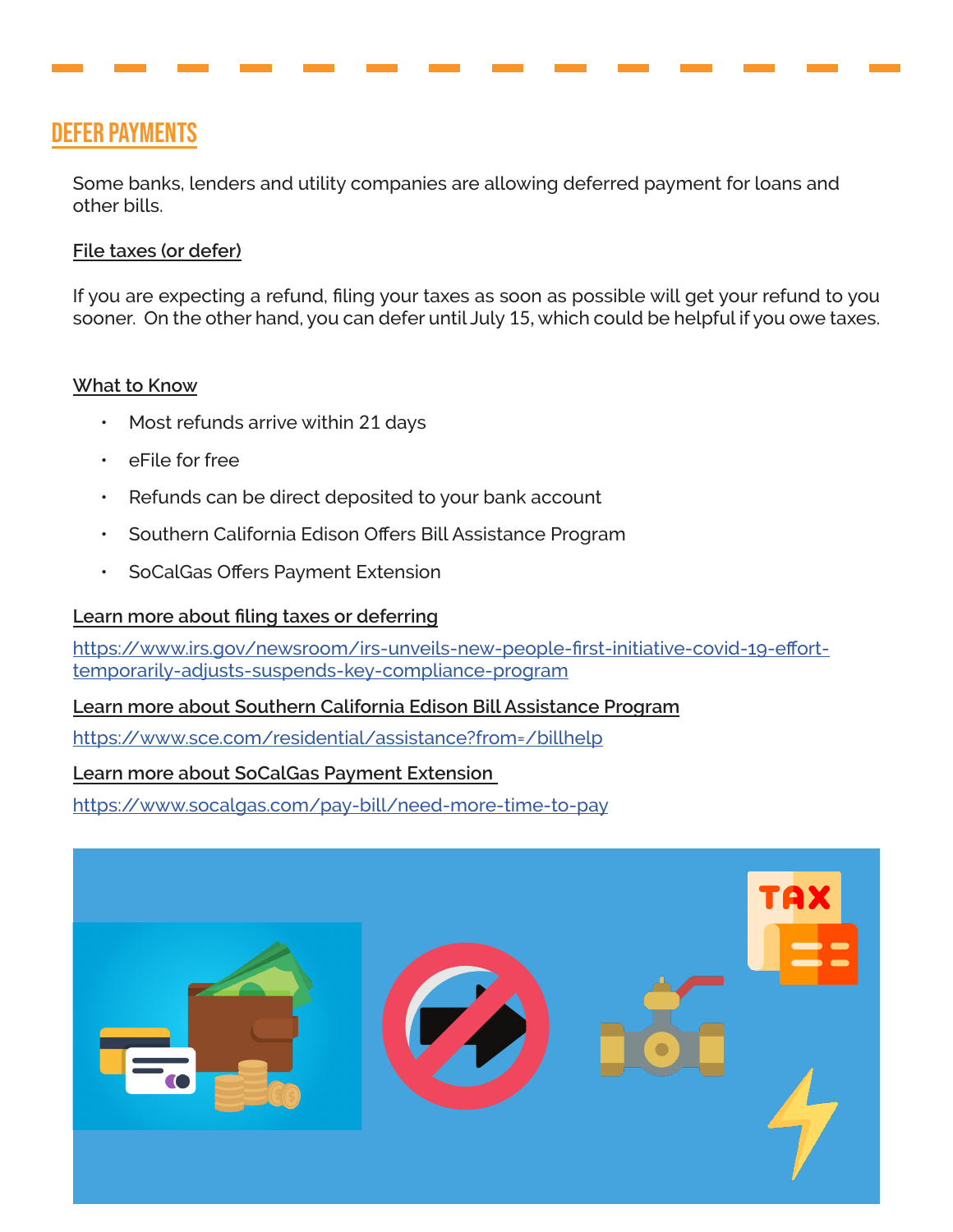## Economic Impact Payments (Stimulus)

The Treasury Department and the Internal Revenue Service announced that distribution of economic impact payments will begin in the next three weeks and will be distributed automatically, with no action required for most people. However, some seniors and others who typically do not file returns will need to submit a simple tax return to receive the stimulus payment.

#### **What to Know**

- Tax filers with adjusted gross income up to \$75,000 for individuals and up to \$150,000 for married couples filing joint returns will receive the full payment. For filers with income above those amounts, the payment amount is reduced by \$5 for each \$100 above the \$75,000/\$150,000 thresholds. Single filers with income exceeding \$99,000 and \$198,000 for joint filers with no children are not eligible.
- Eligible taxpayers who filed tax returns for either 2019 or 2018 will automatically receive an economic impact payment of up to \$1,200 for individuals or \$2,400 for married couples. Parents also receive \$500 for each qualifying child.
- The vast majority of people do not need to take any action. The IRS will calculate and automatically send the economic impact payment to those eligible.
- For people who have already filed their 2019 tax returns, the IRS will use this information to calculate the payment amount. For those who have not yet filed their return for 2019, the IRS will use information from their 2018 tax filing to calculate the payment. The economic impact payment will be deposited directly into the same banking account reflected on the return filed.

#### **Learn about Economic Impact Payments**

<https://www.irs.gov/newsroom/economic-impact-payments-what-you-need-to-know>

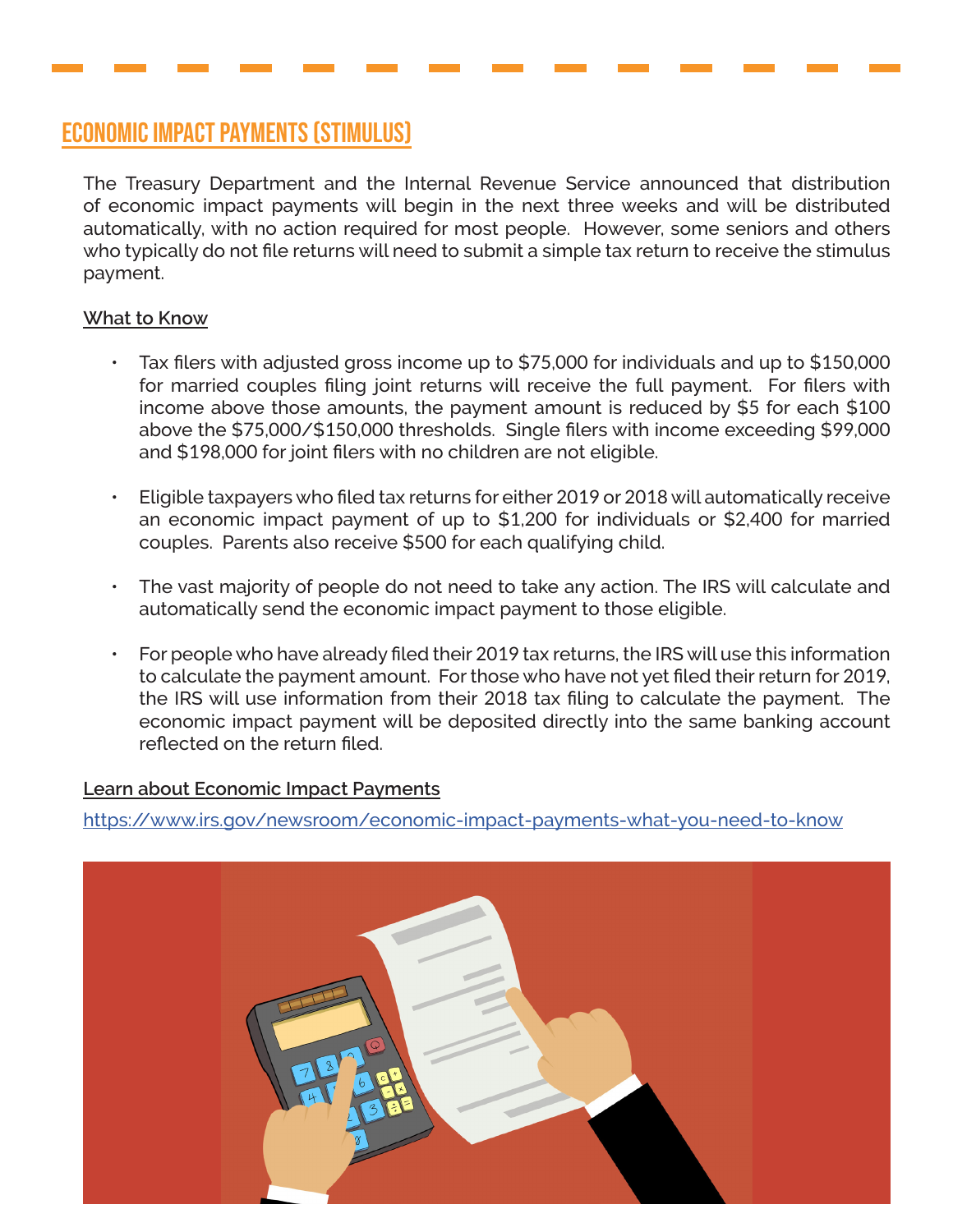## delay loan payments

Some major financial institutions- and government programs have announced that those affected by COVID-19 may defer payments on mortgages, student loans and other debt.

#### **What to Know**

- Temporarily reduce your monthly expenses and avoid foreclosures and penalty fees
- Different plans exist-you still need to pay the principal portion of your loans every month
- Contact your lender directly for options

#### **Learn about delaying loan payments**

<https://www.thesimpledollar.com/financial-wellness/coronavirus-financial-assistance/>

## Orange County Gants / Programs

The OC Community Resilience Fund is a collaborative response by the Orange County philanthropic community seeking to strengthen and support community-based organizations who serve vulnerable communities most impacted by the COVID-19 pandemic.

#### **What to Know**

- The OC Community Resilience Fund will provide three types of grants to community providers:
	- » Funding to support *community clinic operations* for the purpose of providing preventative and medical services to those affected by COVID-19.
	- » Funding to support *emergency grants to individuals* affected by COVID-19 due to quarantine, business closures and/or lay-offs, school or other community program closures and/or lay-offs.
	- » Funding to support *community-based organization operations* for nonprofits serving vulnerable populations and who can present a clear case of direct impact due to the medical or economic effects impact of the pandemic. Support may also be given to nonprofits who have seen detrimental impacts to their fiscal and administrative operation as a result of a loss of revenue, fundraising, or staffing.

#### **Learn about the OC Community Resilience Fund**

<https://charitableventuresoc.org/oc-community-resilience-fund-application/>